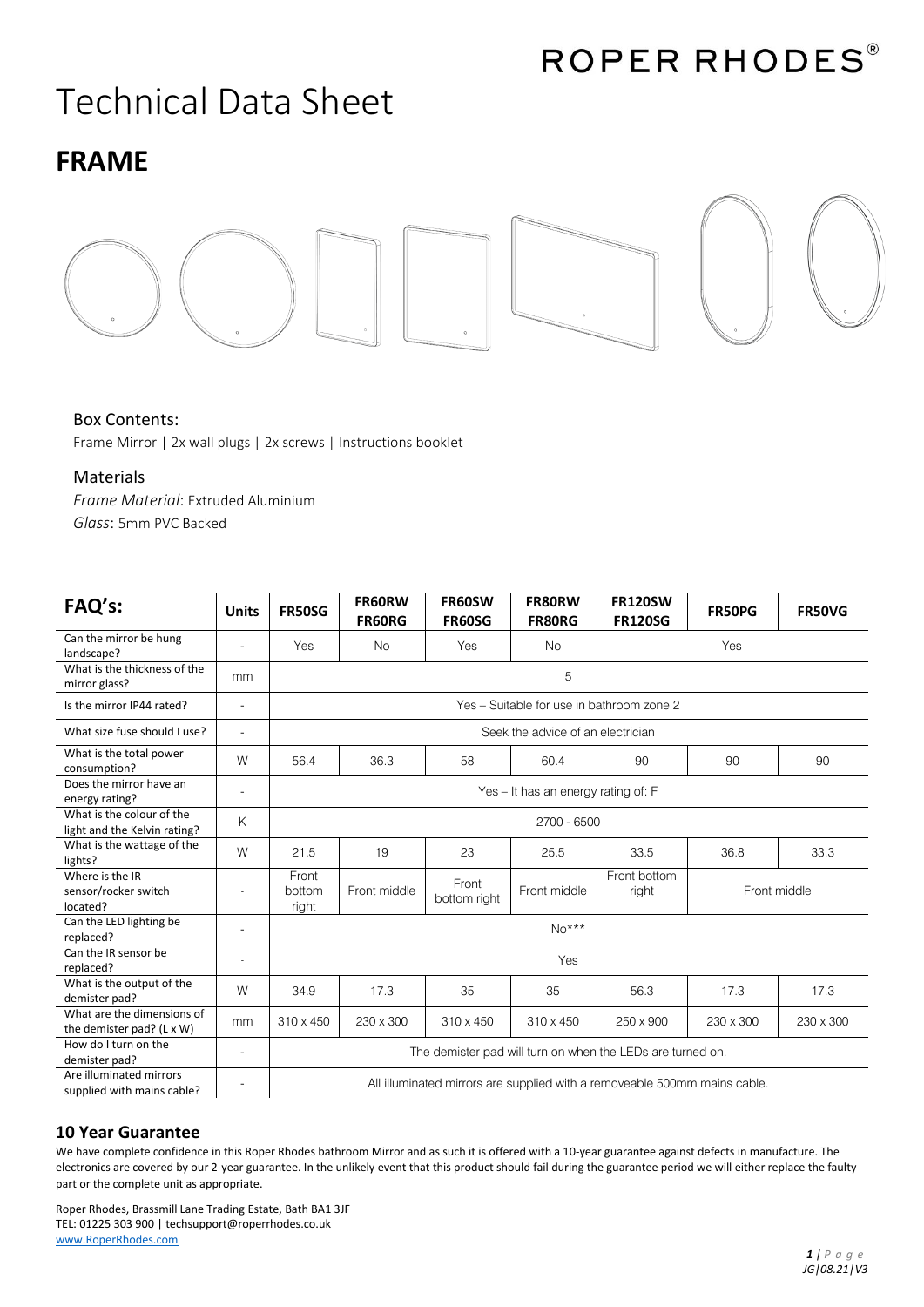ROPER RHODES®

\*Dimensions are subject to change, customers are advised to measure actual product before commencing installation.

\*\*Fixing point dimensions are for guidance only/the positions of wall fixing must be checked when product is received. \*\*\*The LEDs are not replaceable to maintain the integrity of the product's resistance to moisture ingress.

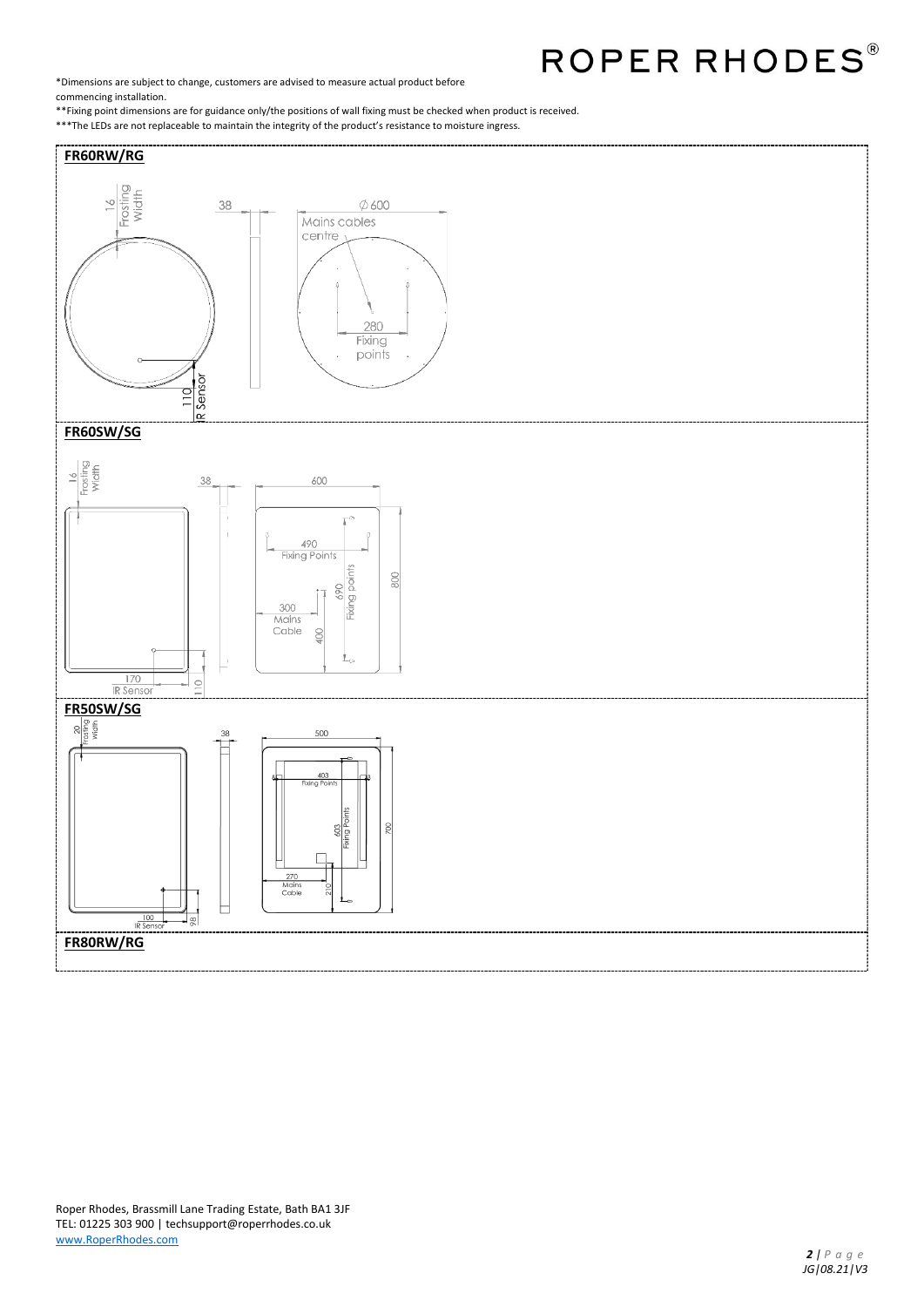